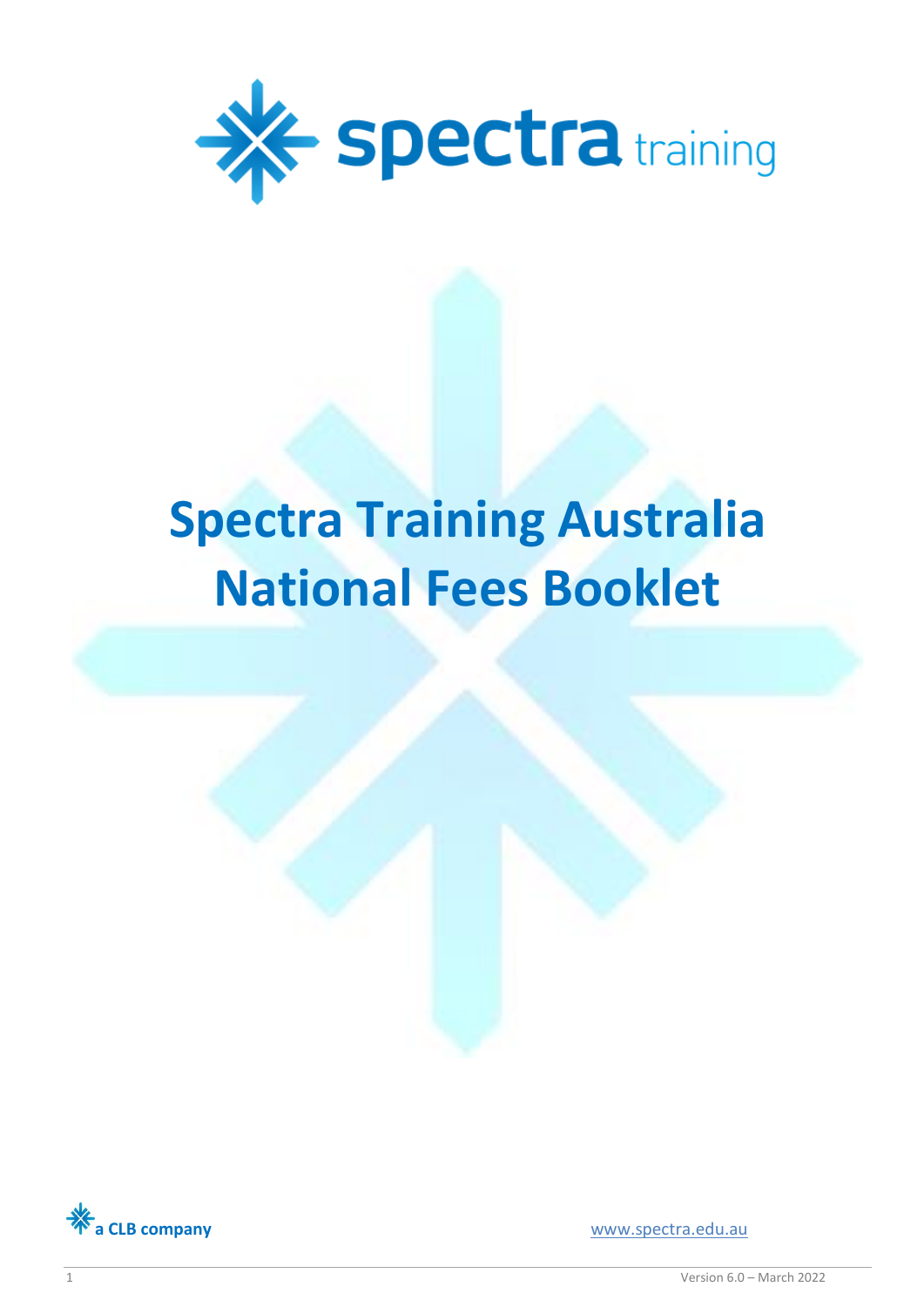## **ABOUT SPECTRA TRAINING AUSTRALIA**

Spectra Training Australia is an award-winning Registered Training Organisation (RTO) that provides innovative workplace training solutions across a wide range of industries throughout Australia.

Spectra Training Australia has been in operation for over 10 years and is part of the Academies Australasia group of colleges.

Spectra Training Australia specialises in workplace training in industries such as manufacturing, warehousing, printing, business, retail, management, transport and logistics and their trainers are industry leaders with current industry knowledge who are driven on quality outcomes for all concerned.

#### **NATIONAL STUDENT FEES**

In this document any reference to "Spectra Training Australia" or "Spectra" is a reference to CLB Training and Development Pty Ltd as The Trustee for the CLB Unit Trust (ACN 105 177 044, ABN 82 443 695 367) trading as "Spectra Training Australia" (TOID 21356).

All participant fees in the booklet are based on a minimum group of 3 participants. Prices for group sizes smaller than 3, will be calculated on a case by case scenario. All prices are subject to change without notice.

All fees and charges in relation to the delivery of Spectra's standard training programs are contained in this booklet. The fees and charges listed include, but are not limited to, training and assessment, participant materials, participant support, and facilitator travel. If a variation from Spectra's standard price is required for compensation of additional services (such as course customisation) additional fees and charges will apply. Any additional fees and charges will be agreed to in writing, prior to the commencement of training, between Spectra and the client.

Spectra reserves the right to withhold certification until full payment is received (please refer to Spectra's Fee, Credits and Refund Policy).

## **FEE FOR SERVICE (FFS)**

These fees are charged to participants not eligible for State Government funding.

All student tuition fees published are subject to change given individual circumstances at enrolment.

Spectra's standard instalment structure of fees is as follows:

**Commencement fee**, which is invoiced monthly based on units commenced for User Choice funded participants in QLD and WA. For other participants, it is invoiced at commencement and duration of the training program.

Progression payments **of commencement fee (if applicable)**, which are interest free equal instalments (the number of which depends on the length of the program)

### **ELIGIBILITY – STATE GOVERNMENT FUNDING**

If a participant qualifies for State Government funding, the commencement fee may vary according to requirements specific to each State. The availability of State Government funding and the participant's eligibility for funding is also subject to requirements specific to each State.

Concession fees and fee waivers may be available for eligible participants and will be applied subject to the relevant State requirements.

All pricing is based on State Government funding conditions at the time of publication; should these conditions change, Spectra reserve the right to withdraw or amend an offer.

Eligibility for State Government funding is independent of eligibility for Commonwealth funding incentives paid to the employer. Employers do not receive State Government funding; this funding is paid directly to Spectra for the provision of training services.

Concessions and partial or full fee exemptions may apply as per State Government regulations. Evidence demonstrating eligibility for such exemptions or concessions (e.g. a Health Care card) or evidence of financial hardship for each individual participant will be required to access a reduced commencement fee or an exemption to commencement fee.

### **ELIGIBILITY – COMMONWEALTH FUNDING**

Guidance on Commonwealth Government funding should be obtained from your Australian Apprenticeship Support Network [\(AASN\)](https://www.australianapprenticeships.gov.au/find-my-aasn-by-region) provider.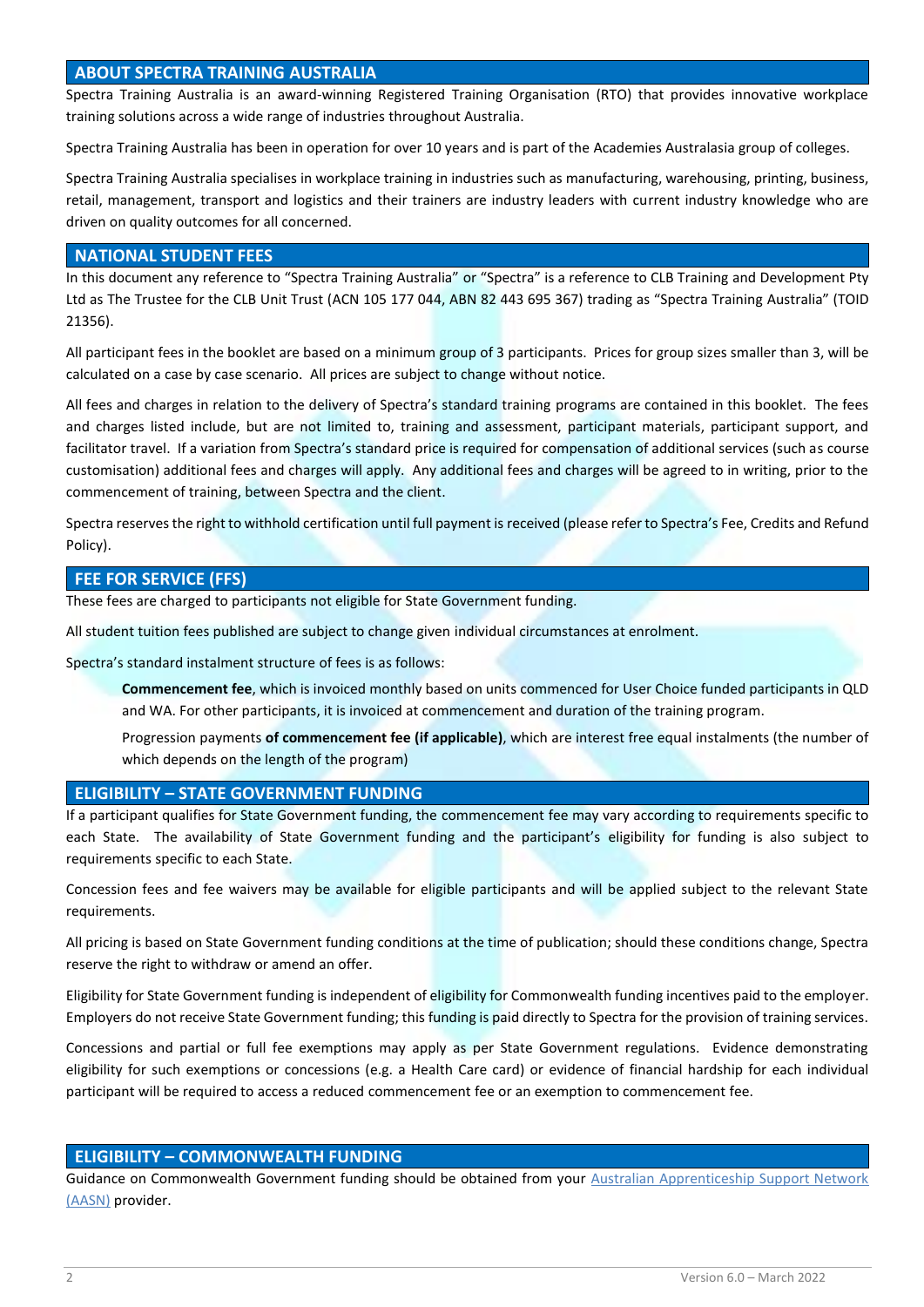Only AASN providers are contracted by the Commonwealth Government to provide advice on incentives for Apprenticeships and Traineeships and to process all relevant documentation. This is a free service to employers. Further information can be found at:

[http://www.australianapprenticeships.gov.au/publications/summary-australian-government-australian-apprenticeships](http://www.australianapprenticeships.gov.au/publications/summary-australian-government-australian-apprenticeships-incentives-programme)[incentives-programme](http://www.australianapprenticeships.gov.au/publications/summary-australian-government-australian-apprenticeships-incentives-programme)

## **SKILLS RECOGNITION (CT & RPL)**

#### *PRINCIPLES OF CREDIT TRANSFER (CT)*

Spectra Training Australia will be guided by and apply all standards as per the AQTF on National Recognition and will accept and provide credit transfer to learners for units of competency as per the individual's original qualification or Statement of Attainment. A credit transfer application for an individual is free of charge.

#### *PRINCIPLES OF RECOGNITION OF PRIOR LEARNING (RPL)*

RPL is an assessment process whereby an assessment is completed which determines the individual's prior learning, achieved through work experience, informal and formal training, or other life experiences to clearly identify that the applicant has achieved the level of competency required for the qualification they wish to enrol into.

There is a fee for RPL of \$500 per unit of competency. If you wish to apply for RPL for an entire qualification, the full price as listed within the booklet will apply. The RPL fee includes full RPL assessment and issuance of a Certificate and/or Statement of Attainment of the competent units.

### **QUALIFICATION REPRINTS**

| <b>Reprint of Original Certificate</b>        | \$55 per copy (GST Inc.)                           |
|-----------------------------------------------|----------------------------------------------------|
| <b>Reprint of Statement of Attainment</b>     | \$55 per copy (GST Inc.)                           |
| <b>Retrieval of information from archives</b> | \$50 plus \$40 per hour or part thereof (GST Inc.) |

*\*Payments are required prior reprints etc.*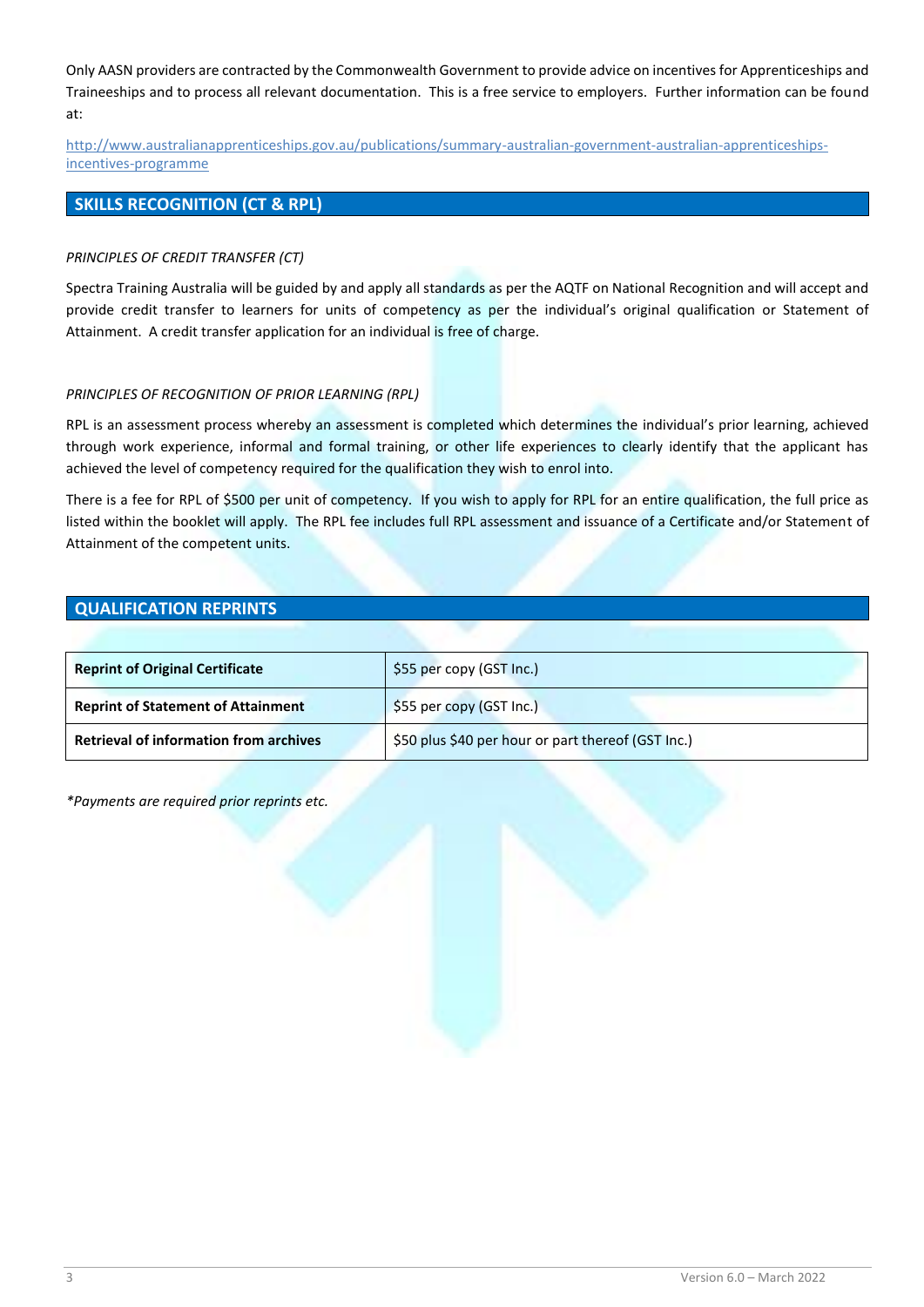# **FEE FOR SERVICE**

| Code     | <b>Qualification</b>                                      | <b>Total Fees</b> |
|----------|-----------------------------------------------------------|-------------------|
| BSB20115 | Certificate II in Business                                | \$3,950.00        |
| BSB30120 | Certificate III in Business                               | \$4,300.00        |
| BSB40120 | <b>Certificate IV in Business</b>                         | \$5,400.00        |
| BSB40520 | Certificate IV in Leadership and Management               | \$5,400.00        |
| BSB50420 | Diploma of Leadership and Management                      | \$6,950.00        |
| ICP31220 | Certificate III in Printing                               | \$16,800.00       |
| ICP31320 | Certificate III in Print Binding, Finishing and Packaging | \$16,800.00       |
| ICP31420 | Certificate III in Prepress Graphic Design Production     | \$16,800.00       |
| MSS20316 | Certificate II in Competitive Systems and Practices       | \$4,000.00        |
| MSS30316 | Certificate III in Competitive Systems and Practices      | \$4,800.00        |
| MSS40316 | Certificate IV in Competitive Systems and Practices       | \$5,000.00        |
| MSS50316 | Diploma of Competitive Systems and Practices              | \$9,700.00        |
| SIR30216 | Certificate III in Retail                                 | \$4,300.00        |
| SIR40316 | Certificate IV in Retail Management                       | \$5,400.00        |
| TLI31221 | <b>Certificate III in Driving Operations</b>              | \$4,300.00        |
| TLI30321 | Certificate III in Supply Chain Operations                | \$4,300.00        |
| TLI40619 | <b>Certificate IV in Warehousing Operations</b>           | \$5,400.00        |
| TLI40319 | Certificate IV in Logistics                               | \$5,400.00        |

All FFS relate to minimum group size of 3 participants

Prices are subject to change without notice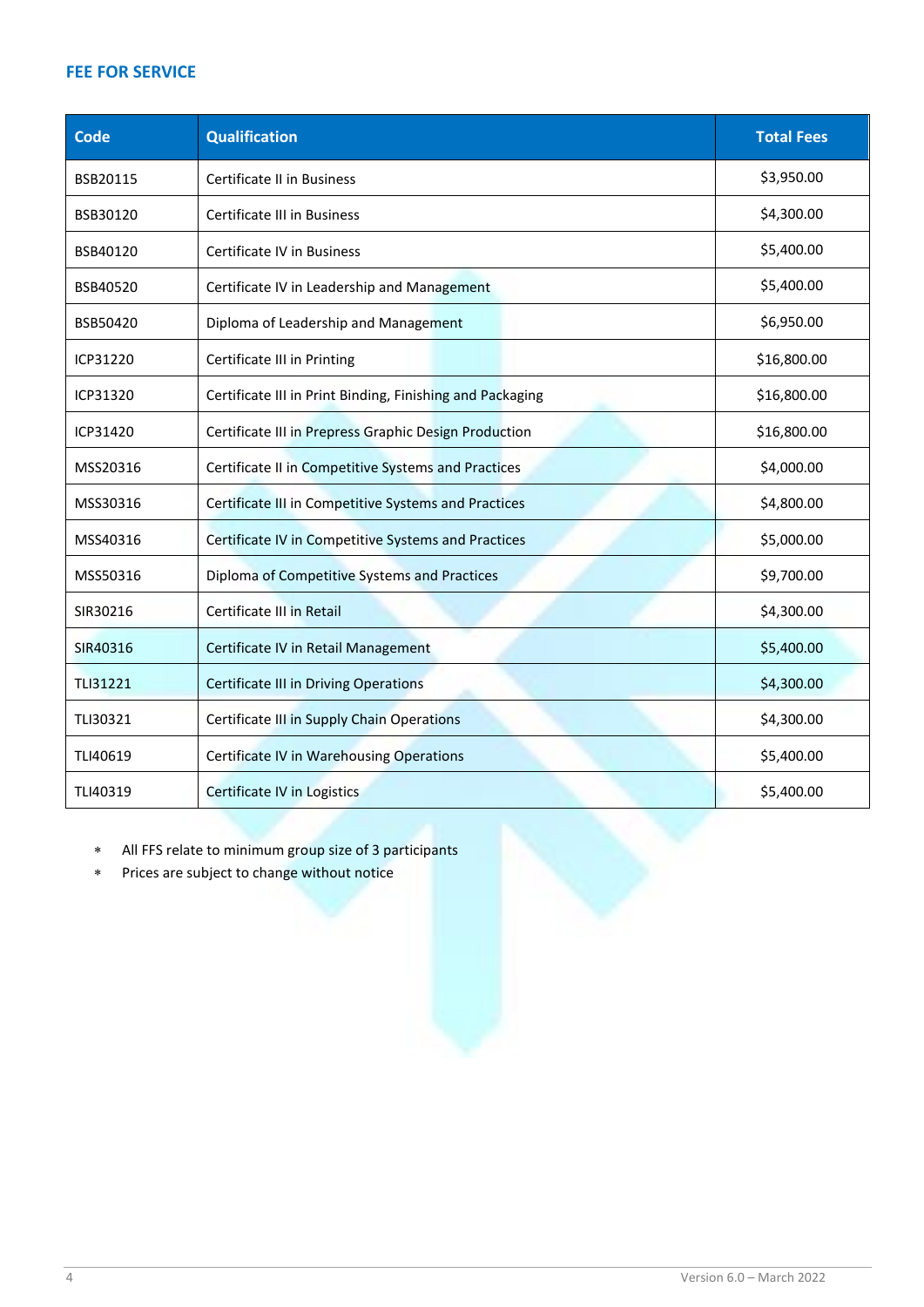# **NSW (Smart & Skilled Funded)**

## *EAT – Traineeships & Apprenticeships*

| Code     | Qualification                               | New Employee<br><b>Fees</b> | <b>Existing Employee</b><br><b>Fees</b> |
|----------|---------------------------------------------|-----------------------------|-----------------------------------------|
| BSB30120 | Certificate III in Business                 | \$0.00                      | \$1,000.00                              |
| BSB40120 | Certificate IV in Business                  | \$0.00                      | \$1,000.00                              |
| BSB40520 | Certificate IV in Leadership and Management | \$0.00                      | \$1,000.00                              |
| BSB50420 | Diploma of Leadership and Management        | \$0.00                      | \$1,000.00                              |
| ICP31220 | Certificate III in Printing                 | \$0.00                      | \$0.00                                  |
| SIR30216 | Certificate III in Retail                   | \$0.00                      | \$1,000.00                              |
| SIR40316 | Certificate IV in Retail Management         | \$0.00                      | \$1,000.00                              |
| TLI31221 | Certificate III in Driving Operations       | \$0.00                      | \$1,000.00                              |
| TLI30321 | Certificate III in Supply Chain Operations  | \$0.00                      | \$1,000.00                              |
| TLI40619 | Certificate IV in Warehousing Operations    | \$0.00                      | \$1,000.00                              |
| TLI40319 | Certificate IV in Logistics                 | \$0.00                      | \$1,000.00                              |

## *EFQ/TPFQ – (Non-Apprenticeship/Traineeship)*

| Code     | Qualification                                        | <b>First Qualification</b><br><b>Fees</b> | Second<br><b>Qualification Fees</b> |
|----------|------------------------------------------------------|-------------------------------------------|-------------------------------------|
| BSB30120 | <b>Certificate III in Business</b>                   | \$1,320.00                                | \$1,580.00                          |
| BSB40120 | <b>Certificate IV in Business</b>                    | \$1,980.00                                | \$2,310.00                          |
| BSB40520 | Certificate IV in Leadership and Management          | \$1,580.00                                | \$1,850.00                          |
| BSB50420 | Diploma of Leadership and Management                 | \$2,530.00                                | \$2,850.00                          |
| MSS30316 | Certificate III in Competitive Systems and Practices | \$1,400.00                                | \$1,690.00                          |
| MSS40316 | Certificate IV in Competitive Systems and Practices  | \$3,280.00                                | \$3,820.00                          |
| SIR30216 | Certificate III in Retail                            | \$1,450.00                                | \$1,750.00                          |
| SIR40316 | Certificate IV in Retail Management                  | \$1,570.00                                | \$1,840.00                          |
| TLI31221 | <b>Certificate III in Driving Operations</b>         | \$2,410.00                                | \$2,900.00                          |
| TLI30321 | Certificate III in Supply Chain Operations           | \$\$1,480                                 | \$1,780                             |
| TLI40619 | Certificate IV in Warehousing Operations             | \$2,150.00                                | \$2,510.00                          |
| TLI40319 | Certificate IV in Logistics                          | \$2,150.00                                | \$2,510.00                          |

This training is subsidised by the NSW Government if the trainee/apprentice meets the NSW eligibility criteria

- Based on minimum group size 3
- The fee may vary if the selected unit of competency changes or Credit Transfer granted for any unit of competency prior to the commencement of the training program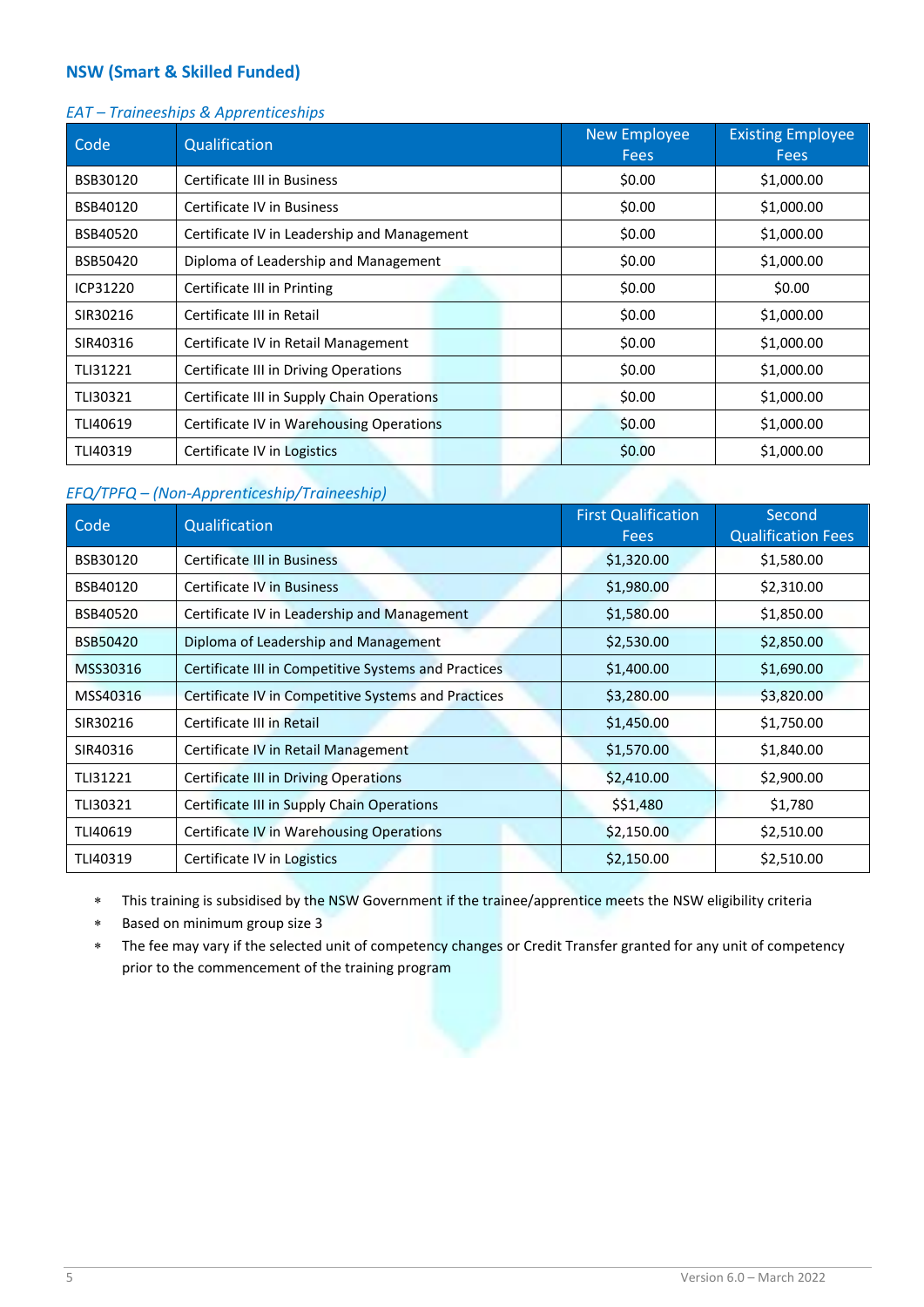## **QUEENSLAND (User Choice Funded)**

| Code     | Qualification                                             | <b>Total Fees</b> | Available<br>New/Existing |
|----------|-----------------------------------------------------------|-------------------|---------------------------|
| ICP31220 | Certificate III in Printing                               | \$1,4242.00       | New & Existing            |
| ICP31320 | Certificate III in Print Binding, Finishing and Packaging | \$1,232.00        | New & Existing            |
| ICP31420 | Certificate III in Prepress Graphic Design Production     | \$1,456.00        | New & Existing            |
| SIR30216 | Certificate III in Retail                                 | \$632.00          | New & Existing            |
| TLI31221 | Certificate III in Driving Operations                     | \$656.00          | New & Existing            |
| TLI30321 | Certificate III in Supply Chain Operations                | \$968.00          | New & Existing            |

- QLD User Choice Funded fees are the compulsory student fee of \$1.60 per normal hour for each unit of competency. The prices above are calculated on the standard Spectra unit selection for each qualification. The fee may vary if the selected unit of competency changes or Credit Transfer granted for any unit of competency prior to the commencement of the training program
- Fees are adjusted and invoiced annually as advised by the Queensland Government. Employer contribution and mandated fees are charged simultaneously if applicable.
- Partial and full fee exemptions apply for concession students, Year 12 Graduates in high priority qualifications, and other categories of students, subject to evidence of eligibility.
- This training is delivered with Queensland Government funding.
- Based on minimum group size 3.

## **QUEENSLAND (Certificate 3 Guarantee and Higher Level Skills Funded)**

| Code     | Qualification                                        | <b>Total Fees</b> | Available<br>New/Existing      |
|----------|------------------------------------------------------|-------------------|--------------------------------|
| MSS30316 | Certificate III in Competitive Systems and Practices | \$2,647.00        | New & Existing                 |
| MSS40316 | Certificate IV in Competitive Systems and Practices  | \$1,840.00        | <b>Existing Worker</b><br>only |
| SIR30216 | Certificate III in Retail                            | \$2,042.00        | New & Existing                 |
| SIR40316 | Certificate IV in Retail Management                  | \$3,218.00        | <b>Existing Worker</b><br>only |
| TLI40619 | <b>Certificate IV in Warehousing Operations</b>      | \$3,197.00        | <b>Existing Worker</b><br>only |

- This training is delivered with Queensland Government funding
- Based on minimum group size of 3
- The fee may vary if the selected unit of competency changes or Credit Transfer granted for any unit of competency prior to the commencement of the training program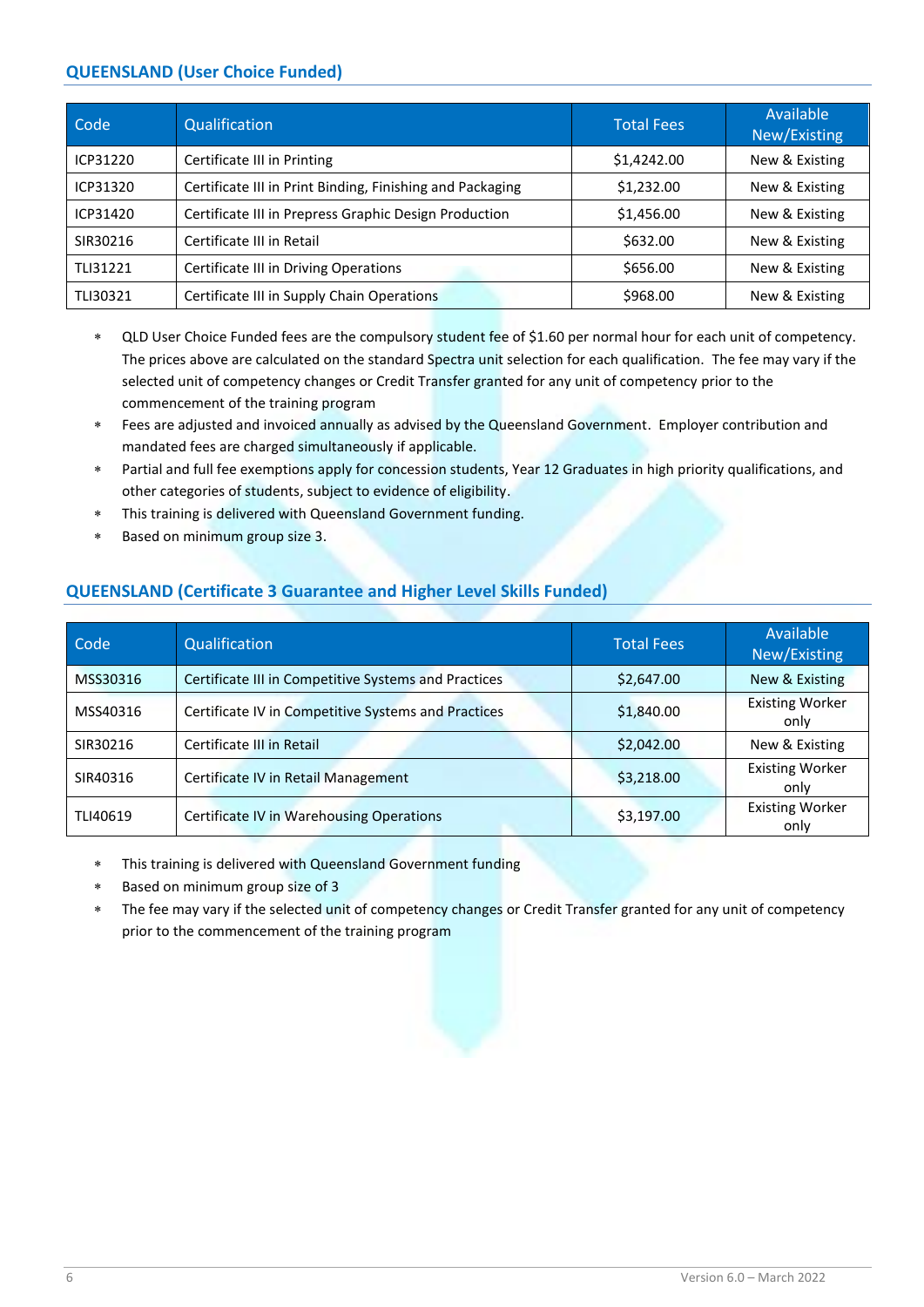# **VICTORIA (Skills First Program Funded)**

|  | L - Traineeships & Apprenticeships |  |  |  |
|--|------------------------------------|--|--|--|
|--|------------------------------------|--|--|--|

| Code     | Qualification                                             | <b>Total Fees</b> | Available<br>New/Existing |
|----------|-----------------------------------------------------------|-------------------|---------------------------|
| BSB20115 | Certificate II in Business                                | \$2,420.00        | New & Existing            |
| BSB30120 | Certificate III in Business                               | \$500.00          | New & Existing            |
| BSB40120 | Certificate IV in Business                                | \$1,380.00        | New & Existing            |
| ICP31220 | Certificate III in Printing                               | \$4,000.00        | New & Existing            |
| ICP31320 | Certificate III in Print Binding, Finishing and Packaging | \$5,380.00        | New & Existing            |
| ICP31420 | Certificate III in Prepress Graphic Design Production     | \$4,000.00        | New & Existing            |
| MSS20316 | Certificate II in Competitive Systems and Practices       | \$1,010.00        | New & Existing            |
| MSS30316 | Certificate III in Competitive Systems and Practices      | \$1,520.00        | New & Existing            |
| MSS40316 | Certificate IV in Competitive Systems and Practices       | \$860.00          | New & Existing            |
| MSS50316 | Diploma of Competitive Systems and Practices              | \$2,710.00        | New & Existing            |
| SIR30216 | Certificate III in Retail                                 | \$2,467.50        | New & Existing            |
| SIR40316 | Certificate IV in Retail Management                       | \$1,760.00        | New & Existing            |
| TLI31221 | <b>Certificate III in Driving Operations</b>              | \$945.00          | New & Existing            |
| TLI30321 | Certificate III in Supply Chain Operations                | \$500.00          | New & Existing            |
| TLI40619 | <b>Certificate IV in Warehousing Operations</b>           | \$1,500           | New & Existing            |
| TLI40319 | Certificate IV in Logistics                               | \$845.00          | New & Existing            |

## *P – Non-Traineeships & Apprenticeships*

| Code     | Qualification                                        | <b>Total Fees</b> |
|----------|------------------------------------------------------|-------------------|
| BSB40520 | Certificate IV in Leadership and Management          | \$1,290.00        |
| BSB50420 | Diploma of Leadership and Management                 | \$4,040.00        |
| MSS20316 | Certificate II in Competitive Systems and Practices  | \$1,010.00        |
| MSS30316 | Certificate III in Competitive Systems and Practices | \$1,520.00        |
| MSS40316 | Certificate IV in Competitive Systems and Practices  | \$860.00          |
| MSS50316 | Diploma of Competitive Systems and Practices         | \$2,710.00        |
| TLI31221 | Certificate III in Driving Operations                | \$945.00          |
| TLI40319 | Certificate IV in Logistics                          | \$845.00          |

- This training is delivered with Victorian and Commonwealth Government funding
- Based on minimum group size of 3
- \* The fee may vary if the selected unit of competency changes or Credit Transfer granted for any unit of competency prior to the commencement of the training program
- The fees as published are subject to change given individual circumstances at enrolment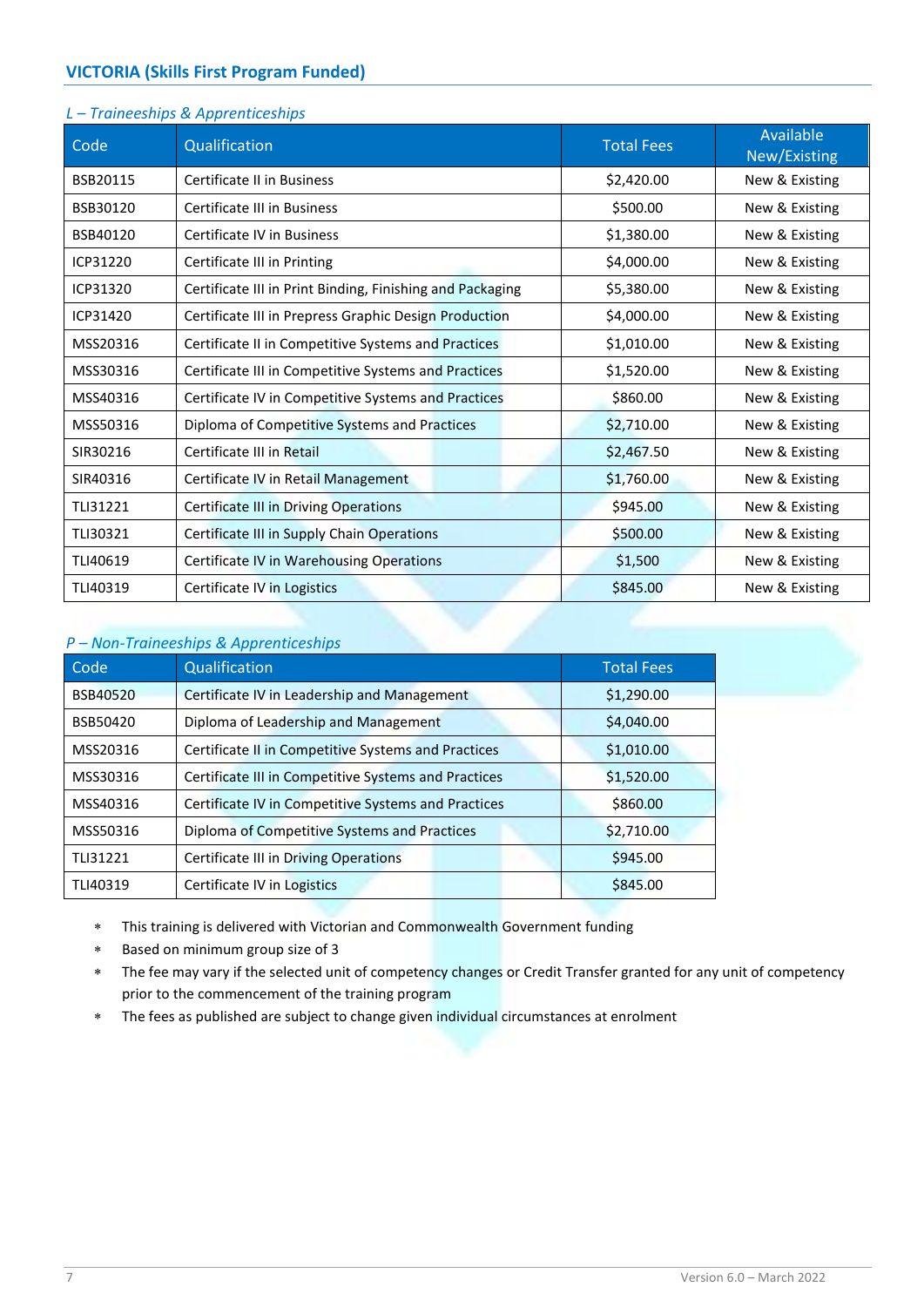# **WESTERN AUSTRALIA (User Choice Funded)**

| Code     | Qualification                                             | <b>Total Fees</b><br><b>New</b> | <b>Total Fees</b><br><b>Existing</b> | Available<br>New/Existing |
|----------|-----------------------------------------------------------|---------------------------------|--------------------------------------|---------------------------|
| BSB20115 | Certificate II in Business                                | \$1,040.00                      | N/A                                  | <b>New</b>                |
| BSB30120 | <b>Certificate III in Business</b>                        | \$1,365.00                      | N/A                                  | <b>New</b>                |
| BSB40120 | Certificate IV in Business                                | \$1,592.50                      | N/A                                  | <b>New</b>                |
| ICP31220 | Certificate III in Printing                               | \$2,632.50                      | \$2,632.50                           | New & Existing            |
| ICP31320 | Certificate III in Print Binding, Finishing and Packaging | \$2,177.50                      | \$2,177.50                           | New & Existing            |
| ICP31420 | Certificate III in Prepress Graphic Design Production     | \$2,925.00                      | \$2,925.00                           | New & Existing            |
| MSS30316 | Certificate III in Competitive Systems and Practices      | \$1,287.00                      | N/A                                  | <b>New</b>                |
| MSS40316 | Certificate IV in Competitive Systems and Practices       | \$1,820.00                      | N/A                                  | <b>New</b>                |
| MSS50316 | Diploma of Competitive Systems and Practices              | \$5,818.95                      | N/A                                  | New                       |
| SIR30216 | Certificate III in Retail                                 | \$1,251.25                      | N/A                                  | <b>New</b>                |
| SIR40316 | Certificate IV in Retail Management                       | \$1,105.00                      | N/A                                  | <b>New</b>                |
| TLI31221 | <b>Certificate III in Driving Operations</b>              | \$1,283.75                      | N/A                                  | <b>New</b>                |
| TLI30321 | Certificate III in Supply Chain Operations                | \$1,560.00                      | N/A                                  | <b>New</b>                |
| TLI40619 | Certificate IV in Warehousing Operations                  | \$2,470.00                      | N/A                                  | <b>New</b>                |
| TLI40319 | Certificate IV in Logistics                               | \$1,868.75                      | \$3,329.25                           | New & Existing            |

#### *Eligible Areas (Metro)*

\* The Student tuition fees are indicative only and are subject to change given individual circumstances at enrolment. Additional fees may apply such as student service and resource fees.

 Prices shown are calculated based on the fee rate per nominal hour for each unit of competency as published in the VET Fees and Charges Policy. The WA Government may change the mandated rate per calendar year.

- The fee may vary if the selected unit of competency changes or Credit Transfer granted for any unit of competency prior to the commencement of the training program
- WA fees will be invoiced in accordance with training delivered per calendar year on a quarterly basis.
- Based on minimum group size of 3
- In reference to Spectra Training Australia's scope of registration for any qualifications not listed above, please refer to page 4 of this booklet, as these qualifications are available via fee for service (non-subsidised)